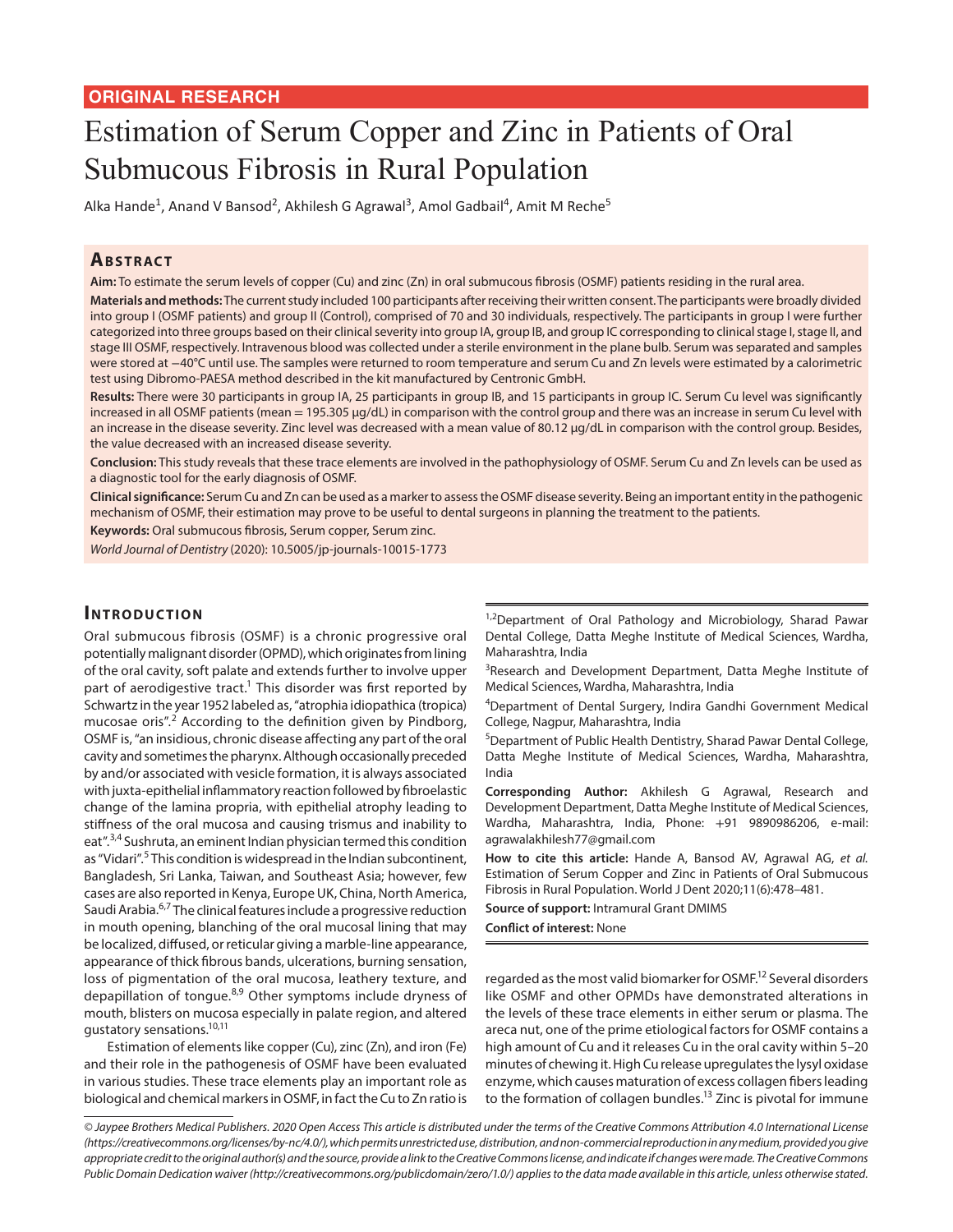cell functioning and it also plays an important role in wound healing, antioxidant defense, cell division, skin and muscle growth, etc.<sup>14</sup> Estimation of Cu and Zn can be used as an adjuvant test either to clinical diagnosis or to other biochemical examinations, which are performed in patients with OSMF. Thus, variations in the concentrations of Cu and Zn in the serum of patients with premalignant disorders not only will help in arrival at diagnosis but also in treatment planning. It can also be used as a prognostic indicator. With this premise in mind, the present study was designed to estimate the level of Cu and Zn in the sera of OSMF patients.

# **MATERIALS AND METHODS**

The present study pursued permission from the Institutional Ethics Committee (IEC/2018-19/7124). Seventy participants clinically diagnosed with OSMF were included in group I and 30 age and gender-matched healthy participants were included in group II of the present study. Informed consent was obtained from each patient before sample collection.

#### **Inclusion Criteria for Group I**

Clinically diagnosed patients with positive signs and symptoms of OSMF who gave a positive history of deleterious habit like areca nut chewing, tobacco chewing, etc., reduced mouth opening and burning sensations in oral mucosa were included in the study and no histopathological evaluation was performed of the clinically diagnosed confirmed cases.

#### **Exclusion Criteria for Group I**

Patients with any systemic diseases or undergoing treatment for OSMF, pregnant woman, history of drug intake were excluded from this study.

#### **Criteria for the Control Group II**

(1) The participants giving his/her written consent to participate in the study. (2) Systemically healthy individuals; the participants without habit history. (3) No previous history of OSMF or other oral potentially malignant lesions. (4) The age of the participants selected as controls in the present study ranged from 17 to 59 years corresponding to the age range of OSMF cases.

Complete clinical examination was recorded on the case– history template. The categorization of OSMF patients was performed based on the clinical presentation. These include the inability to endure hot and spicy food beverages, blanching of the oral mucous membrane, palpable fibrotic bands, which leads to further inability in mouth opening.<sup>15</sup> The amount of association of oral mucous membrane and maximum inter-incisor opening was recorded. In group I, the study participants were further separated into subgroup group IA, group IB, group IC, and group ID depending on their OSMF disease stage. The clinical staging of OSMF was executed as per criteria prescribed by Lai et al.,<sup>16</sup> "stage I: when the opening of mouth more than 35 mm; stage II: in-between 30 and 35 mm; stage III: if in-between 20 and 30 mm and stage IV: if it is less than 20 mm".

### **Sample Collection**

Under all aseptic condition and patient precaution, 3 mL of venous blood was drawn by venepuncture of median cubital vein and was collected in the plane bulb. It was kept for 40 minutes at room temperature and then the bulb was centrifuged at 3,000 rpm for 8 minutes to separate the serum. Serum, which was superficial after centrifugation process, was collected in another plane bulb and the samples were preserved at −40°C in a frozen state until use.

### **Estimation of Cu and Zn**

The stored serum samples were brought to room temperature and serum Cu and Zn level was estimated by a calorimetric test using Dibromo-PAESA method described in the kit manufactured by Centronic GmbH.

The results were analyzed using the Statistical Package of Social Science (SPSS, V 16.0 IBM Inc., USA). The statistical analysis was performed by applying the analysis of variance (ANOVA) test.

# **Re s u lts**

In the present study, the patient's ages were in the range of 17–59 years with an average of 32.45  $\pm$  9.16. There was male predisposition with a male:female ratio of 2.88 (Table 1 and Fig. 1). Most of the reported patients belonged to group IA (30; 42.85%) followed by group IB (25; 35.71%), and group IC (15; 21.42%) and no cases were in stage IV OSMF which was group ID. A significant increase in the serum Cu levels was observed in all the stages of OSMF with a mean of 195.305  $\mu$ g/dL when compared with the control group (mean = 139.79). Group II and group III participants showed higher levels of Cu than group I participants (Table 2). A significant decrease in the serum level of Zn with a mean of 80.12 μg/dL was noted than the control group (mean  $= 98.89$ ) (Table 3).

# **Dis c u s sio n**

Oral submucous fibrosis is a well-distinguished complex, irreversible highly potent OPMD. About 7–43% of cases of OSMF have reported with epithelial dysplasia in various studies. However, malignant potential has been observed in 7-12% of cases of OSMF.<sup>17</sup> Early diagnosis of such OPMD can help the clinicians to prevent it from transforming into malignancy. Therefore, a comprehensive study was carried out to evaluate the level of Cu and Zn in the sera of OSMF

| Sex    | Control | Cases |
|--------|---------|-------|
| Male   | 20      | 52    |
| Female | 10      | 18    |



**Fig. 1:** Gender distribution in control and oral submucous fibrosis cases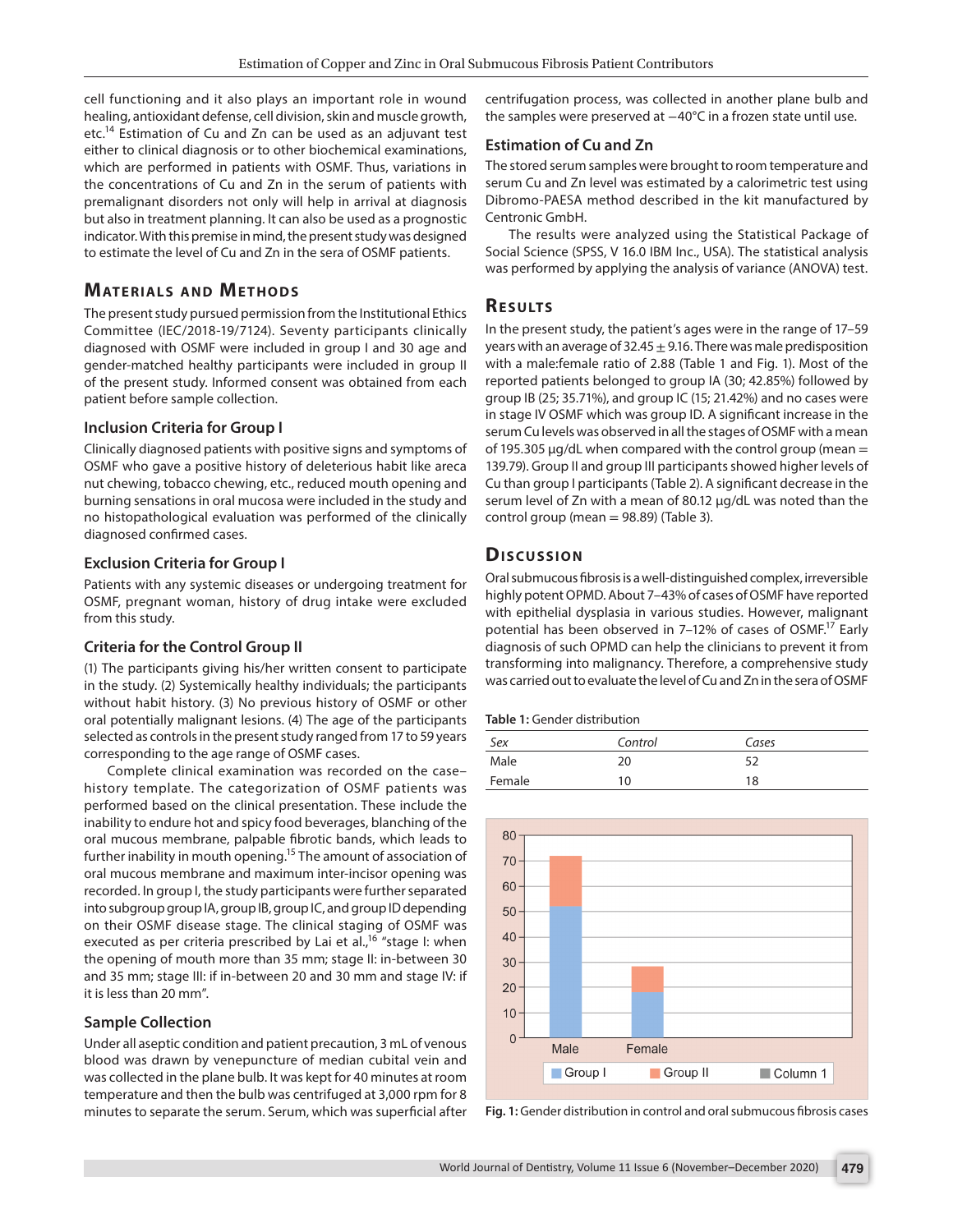| Table 2: Comparison of mean serum level of Cu in controls and oral submucous fibrosis patients |  |  |
|------------------------------------------------------------------------------------------------|--|--|
|------------------------------------------------------------------------------------------------|--|--|

| p value |  |
|---------|--|
|         |  |
| < 0.001 |  |
|         |  |
|         |  |
|         |  |
|         |  |

**Table 3:** Comparison of mean serum level of Zn in controls and oral submucous fibrosis patients

| Variable                 | Ν  | Minimum | Maximum | Mean     | Std. deviation |        | p value |
|--------------------------|----|---------|---------|----------|----------------|--------|---------|
| Group IA                 | 25 | 70.55   | 95.14   | 81.8552  | 5.77553        | 52.106 | < 0.001 |
| Group IB                 | 25 | 58.78   | 82.65   | 75.3552  | 6.05806        |        |         |
| Group IC                 | 25 | 39.78   | 90.25   | 68.0572  | 12.37438       |        |         |
| Group II (con-<br>trols) | 25 | 85.69   | 135.77  | 101.1613 | 13.65036       |        |         |



**Fig. 2:** Comparisons of trace elements in controls and grades of oral submucous fibrosis

patients in rural population. During the pathogenesis of OSMF, there are alterations in the level of such trace elements. The normal serum Cu level is, "20-70 g/dL in infants, 80-190 g/dL children, 04  $\pm$  21 μg/ dL in female and  $103 \pm 23$  µg/dL in male".<sup>18,19</sup> The normal range for Zn is, "71–105 μg/dL in female and 72–106 μg/dL in male".<sup>18</sup> Copper is an essential trace element engaged in activities of several mammalian enzymes.<sup>20</sup> It plays an important role in erythropoiesis, collagen synthesis, and assists in iron absorption. In addition, it is part of many enzymes, such as, ceruloplasmin, cytochrome *c* oxidase, and lysyl oxidase.21,22 Zinc, another important trace element, is mandatory for the enzymes required in DNA and protein synthesis and also proteins, lipids, carbohydrates, and lipid metabolism.<sup>23</sup> Along with Cu, Zn causes upregulation of superoxide dismutase (SOD) enzyme that leads to suppression of oxygen radicals.<sup>14</sup> It is observed that levels of Cu and Zn in the sera of patients with OPMD (e.g., OSMF) and malignant (oral cancer) conditions are increased and decreased, respectively.<sup>24–26</sup> In the present study, the mean age of the patients was 32.45 years (age range  $= 17-59$  years) which was in aligned with the study by Latoo and Nazir (age range  $= 17-60$ years) $^{27}$  and Kumar et al. (age range  $=$  24–58 years). $^6$  In contrast to this, Khan<sup>28</sup> observed patients of age ranged from 14 to 44 years. We observed a male predilection for OSMF in the study, which is

74.2%. A similar trend was observed by Yadav et al.<sup>26</sup> (73%), Nayak et al.<sup>29</sup> (95%), etc.<sup>30,31</sup> This study observed a significant increase in the serum Cu levels in all the three stages of OSMF with an upper limit of 446.09 μg/dL. Similarly, Kode and Karjodkar,<sup>32</sup> Shetty et al.,<sup>25</sup> and Yadav et al.<sup>26</sup> observed increased serum Cu levels in OSMF patients. This significant increase in the Cu levels of OSMF patients could be attributed to the areca nut chewing habit that contains a large amount of Cu.<sup>13</sup> In OSMF patients, Trivedy et al. identified mutation of the p53 gene, which was induced by Cu.<sup>33</sup> Serum Cu levels were higher in stage II and stage III OSMF patients (i.e., group II and group III) when compared with stage I. This shows that as the severity of disease increases there is a corresponding increase in the Cu levels (Fig. 2). Our findings are in accordance with Tadakamadla and Kumar,<sup>34</sup> and Khan.<sup>28</sup>

Zinc possesses anticancer property as it involved in various vital processes like DNA repair mechanism, transcription factor function, apoptosis inhibition, etc.<sup>7,35</sup> Downregulation of Zn in the body has been strongly associated with cancers of breast, prostate, ovarian, oro-esophageal, and lung.36–40 The present study observed a significant decrease in serum Zn level when compared with the control groups. The severity of this condition correlates with the Zn concentration as we found that grade I OSMF patient had higher serum Zn value than grade II and grade III patients (Fig. 2). These results were in consonance with the results of the studies performed by Yadav et al.,<sup>26</sup> Paul et al.,<sup>41</sup> and Nayak et al.<sup>29</sup> However, some studies have reported higher concentration of Zn<sup>32,42</sup> in the patients, which may be attributed to the high content of Zn in "gutkha" which is a mixture of tobacco, lime, and areca nut. The limitation of the study was that we did not assess any correlation of history of areca nut and tobacco chewing habit with the serum levels of Cu and Zn.

### **CONCLUSION**

There is an increased prevalence of OSMF in the rural population. Therefore, it is a prime requisite to diagnose the condition as early as possible to improve the health of the patients and prevent its malignant transformation. This study concludes that OSMF patients have notably increased levels of serum Cu and a definite reduction in serum Zn concentration. There is a direct proportionality of Cu levels and inverse proportionality with the severity of this condition. In lowsocioeconomic status population, supplements of Zn may improve the nutritional deficiency and prevent the patients from deleterious effects of Cu. The study also concludes that serum Cu